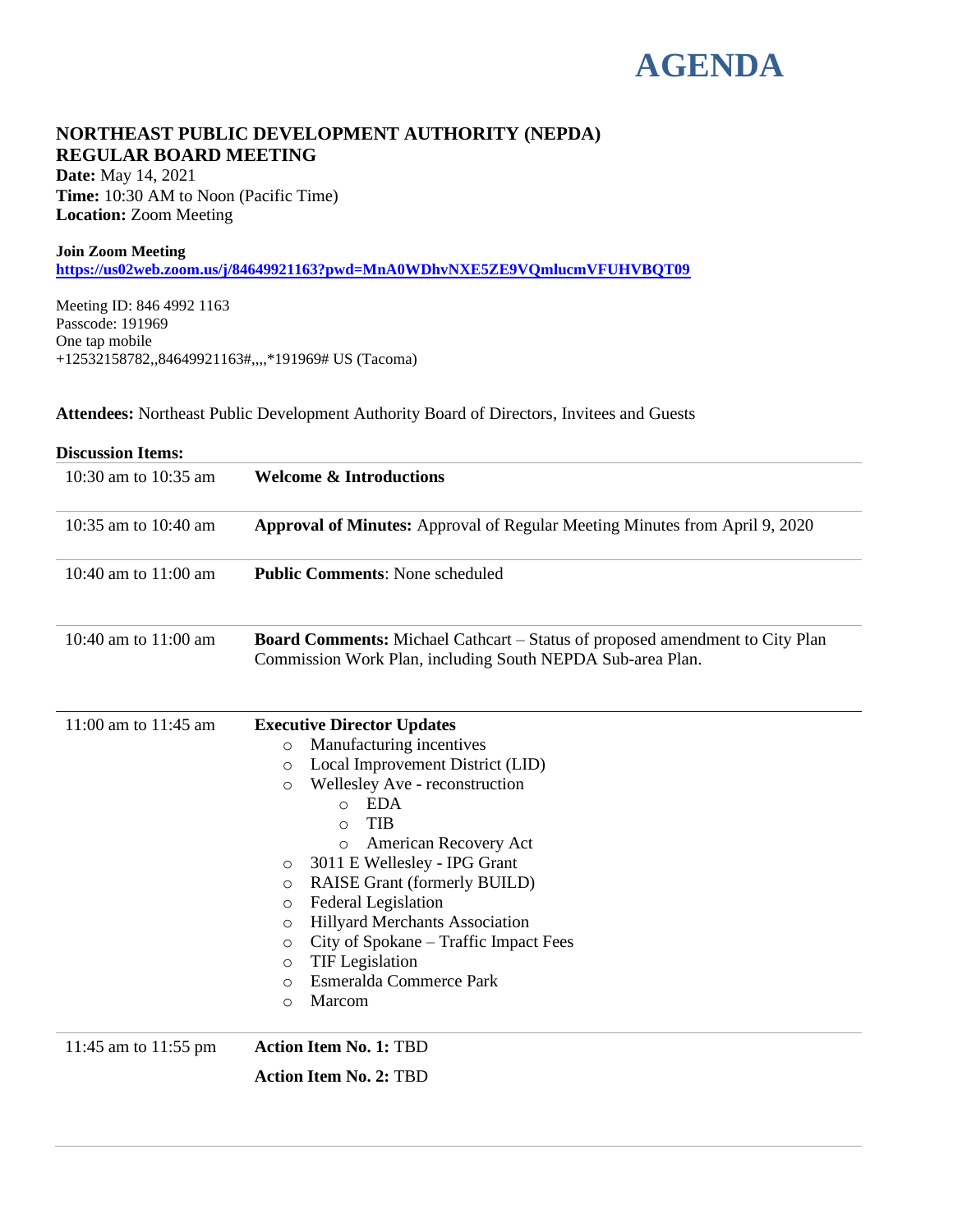

#### 11:55 am to 12:00 pm **Notable items, Around the Room, Closing**

**NEXT MEETING**: June 11, 2021, 10:30 AM to Noon. By Zoom, or at the Northeast Community Center, 4001 N Cook Street, Spokane, WA 99207 (south conference room, lower level).

#### **DISCLOSURES**

**AMERICANS WITH DISABILITIES ACT (ADA) INFORMATION:** The City of Spokane is committed to providing equal access to its facilities, programs and services for persons with disabilities. Individuals requesting reasonable accommodations or further information may call, write, or email Human Resources at 509.625.6363, 808 W. Spokane Falls Blvd, Spokane, WA, 99201; or. Persons who are deaf or hard of hearing may contact Human Resources through the Washington Relay Service at 7-1-1. Please contact us forty-eight (48) hours before the meeting date.

**EXECUTIVE SESSION**: An Executive Session may be called during the meeting. The purpose must be announced and is limited by RCW 42.30.110. Examples include: (1) to discuss with legal counsel litigation, potential litigation and/or legal risks  $(RCW 42.30.110(1)(i))$ ; (2) to consider the acquisition of real estate by lease or purchase when public knowledge regarding such consideration would cause a likelihood of increased price (RCW 42.30.110(1)(b)); and (3) to consider the minimum price at which real estate will be offered for sale or lease when public knowledge regarding such consideration would cause a likelihood of decreased price (final action selling or leasing public property shall be taken in a meeting open to the public)(RCW 42.30.110(1)(c)).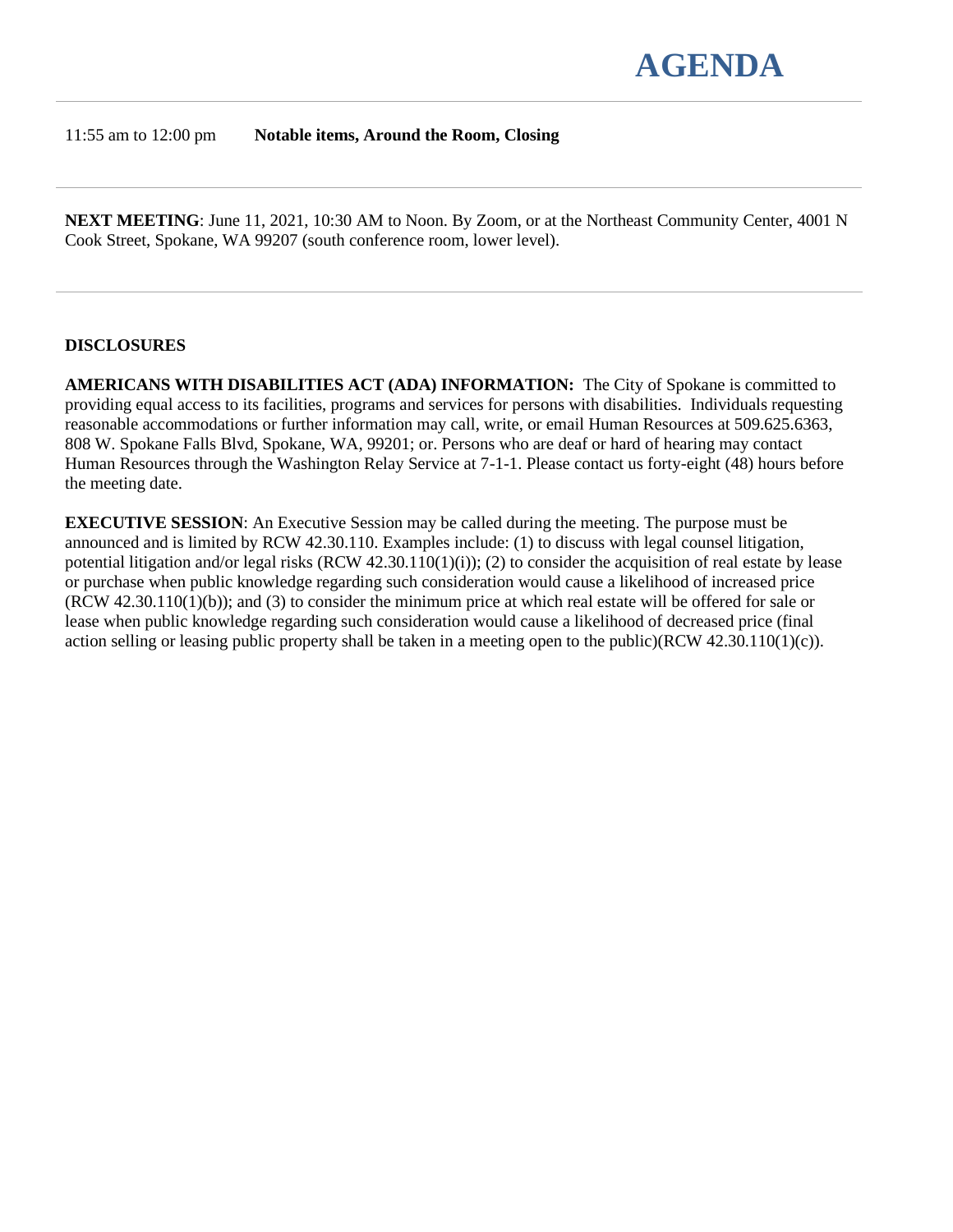## **NORTHEAST PUBLIC DEVELOPMENT AUTHORITY**

#### **Date: April, 09, 2021 Meeting Time:** 10:30 AM **Location:** Board Members and Public attendance via Zoom.

#### **Welcome and Introductions**

Board Chair Kerns called the meeting to order at 10:31 AM. He noted that a quorum was present.

\_\_\_\_\_\_\_\_\_\_\_\_\_\_\_\_\_\_\_\_\_\_\_\_\_\_\_\_\_\_\_\_\_\_\_\_\_\_\_\_\_\_\_\_\_\_\_\_\_\_\_\_\_\_\_\_\_\_\_\_\_\_\_\_\_\_\_\_\_\_\_\_\_\_\_\_\_\_\_\_\_\_\_\_

Mr. Kerns welcomed Marlene Feist to the board. He noted that Marlene will replace Scott Simmons as the Mayor's designee on the NEPDA board. He also explained that Scott Simmons is the new County designee. Scott will replace Gerry Gemmill, who will be retiring at the end of the month. Gerry explained that this will be his last NEPDA board meeting as a result. The board thanked Gerry for his distinguished service on behalf of the County and NEPDA.

#### **Attendees**:

NEPDA Board of Directors

- Josh Kerns
- Michael Cathcart
- Cheryl Stewart
- Cindy Wendle
- Scott Simmons
- Gerry Gemmill
- Marlene Feist

Not in attendance:

• Jordan Tampien

Board Staff

- David Guthrie, Executive Director
- Megan Clark, Legal Counsel

Guests

- Ron Valencia, Spokane County
- Shae Blackwell, City of Spokane
- Pete Rayner, Beacon Hill

#### **Approval of Minutes**

Commissioner Kerns asked if anyone was opposed to approving the Regular Board Meeting Minutes from March 12, 2021. Scott Simmons noted that the minutes referred to Marlene Feist as the "interim" Public Works Director for the City of Spokane. She has since been appointed Public Works Director by the Mayor. Therefore, the word "interim" should be deleted from the minutes. Subject to this revision, Board Chair Kerns asked if there were any other objections. Hearing none, a motion was made by Cheryl Stewart to approve the minutes. The motion was seconded by Scott Simmons. The motion passed unanimously.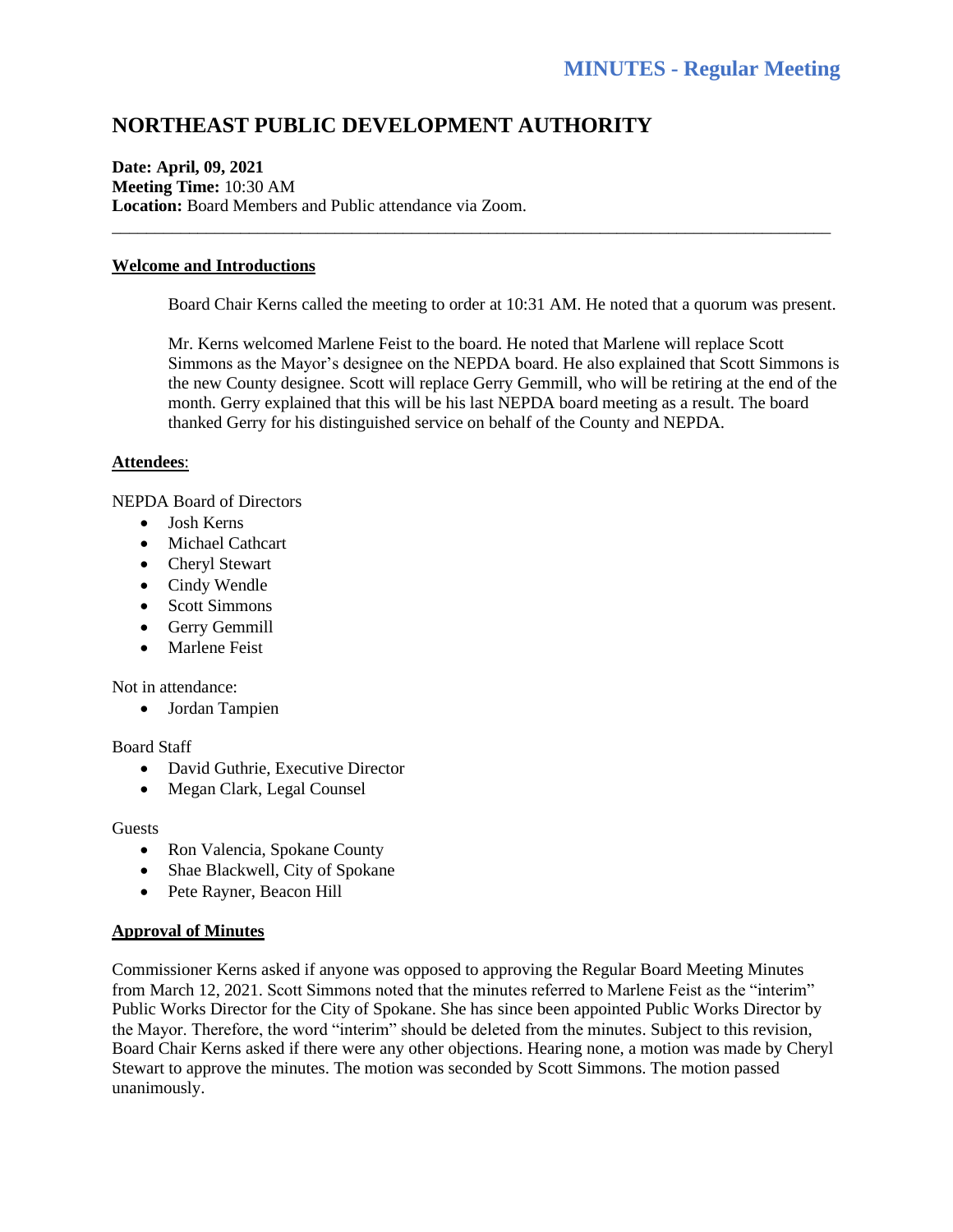#### **Public Comment**:

Pete Rayner, the owner and developer of Beacon Hill, provided an update to the board. Mr. Rayner discussed initial planning concepts for Beacon Hill. He has hired DTJ Planning in Boulder, CO to assist with master planning for the project. He explained the concepts are preliminary in nature. Josh Kerns asked how many homes will be built at Beacon Hill. Mr. Rayner said the zoning allows as many as 3,000 residential units, but they anticipate building between 1,500 and 2,000 housing units, including multifamily, townhomes, and single-family houses. The topography limits the density, and the goal is to provide a lot of green space, public space, trails, and related community amenities. He said his goal is to build a community, not a sub-division. He also implored the NEPDA to facilitate reconstruction of Wellesley Avenue, which he described as the "road to Baghdad." He strongly supports mixed-uses on Wellesley Avenue, including commercial and high-density residential. Councilman Cathcart asked about his plans east of Havana, abutting the NEPDA. Mr. Rayner indicated the area east of Havana is likely to include high and medium-density housing, including apartments and townhomes.

Councilman Cathcart noted that he was introducing proposed amendments to the Plan Commission Work Plan for City Council consideration. Specifically, Michael is requesting approval for a "South NEPDA" sub-area plan, which will evaluate alternative zoning and land use options, to facilitate mixed-uses along Wellesley Ave., and higher density housing, generally between Wellesley, Rich, Freya and Havana. Scott Simmons asked about the zoning in the proposed South NEPDA sub-area. David Guthrie explained that the land is zoned Light Industrial from Wellesley one block south, and transitions immediately into Residential Single Family. He also noted that land south of Wellesley and adjacent Freya Street is a Centers zone. Mr. Simmons stated that the NEPDA focus does not include single family housing. A rezone to a higher density may therefore be warranted in the current single-family zone. He also noted that community outreach with the property owners in the affected area would be required. Michael Cathcart agreed, and confirmed this would be done.

Cindy Wendle asked Mr. Rayner if he had an estimate of owner vs non-owner occupied homes that are planned. Pete said they haven't finalized their market analysis, so this has not been determined at this time. He did note that unlike many developments today, which separate owner and non-owner housing, it was his intent to integrate owner and non-owner occupied housing throughout the development. These types of housing units should not be segregated. Mr. Rayner noted that he would like to build condominium units, but the legal liability is too high in the State of Washington. In his opinion, the State makes it difficult and costly to provide housing for families earning at or near the area median income. The Executive Director noted that condo developer liability is very high in the State of Washington, which limits new construction. Josh Kerns noted that the state legislature attempted to reform the law(s) relating to condo liability a couple of years ago, but the final bill was "watered down," and the changes adopted were essentially meaningless.

Cheryl Stewart expressed her support for Beacon Hill, and also suggested that the NEPDA consider changes to the "Complete Streets" requirement in the industrial areas of NEPDA. The City's complete street standards require too much right-of-way, disproportionally impacts small property owners, and increases construction costs significantly. Industrial areas don't require the same types of street improvements that are typical in a shopping center or typical commercial street. Scott Simmons stated that Complete Streets are considered a "sacred cow" by many departments in the City, and there will be pushback if we attempt to vary from these standards. Scott, Cheryl and Michael Cathcart agreed that a master plan and "vision" were needed to overcome potential resistance. The Executive Director noted that variances to Complete Streets had been granted elsewhere in the City, and that he would discuss this matter with the NEPDA transportation engineer. Cheryl suggested that the Complete Street standards in the NEPDA were hindering development. David Guthrie agreed, and said that Complete Streets required acquisition of significantly more right-of-way, complicating negotiations with property owners, increased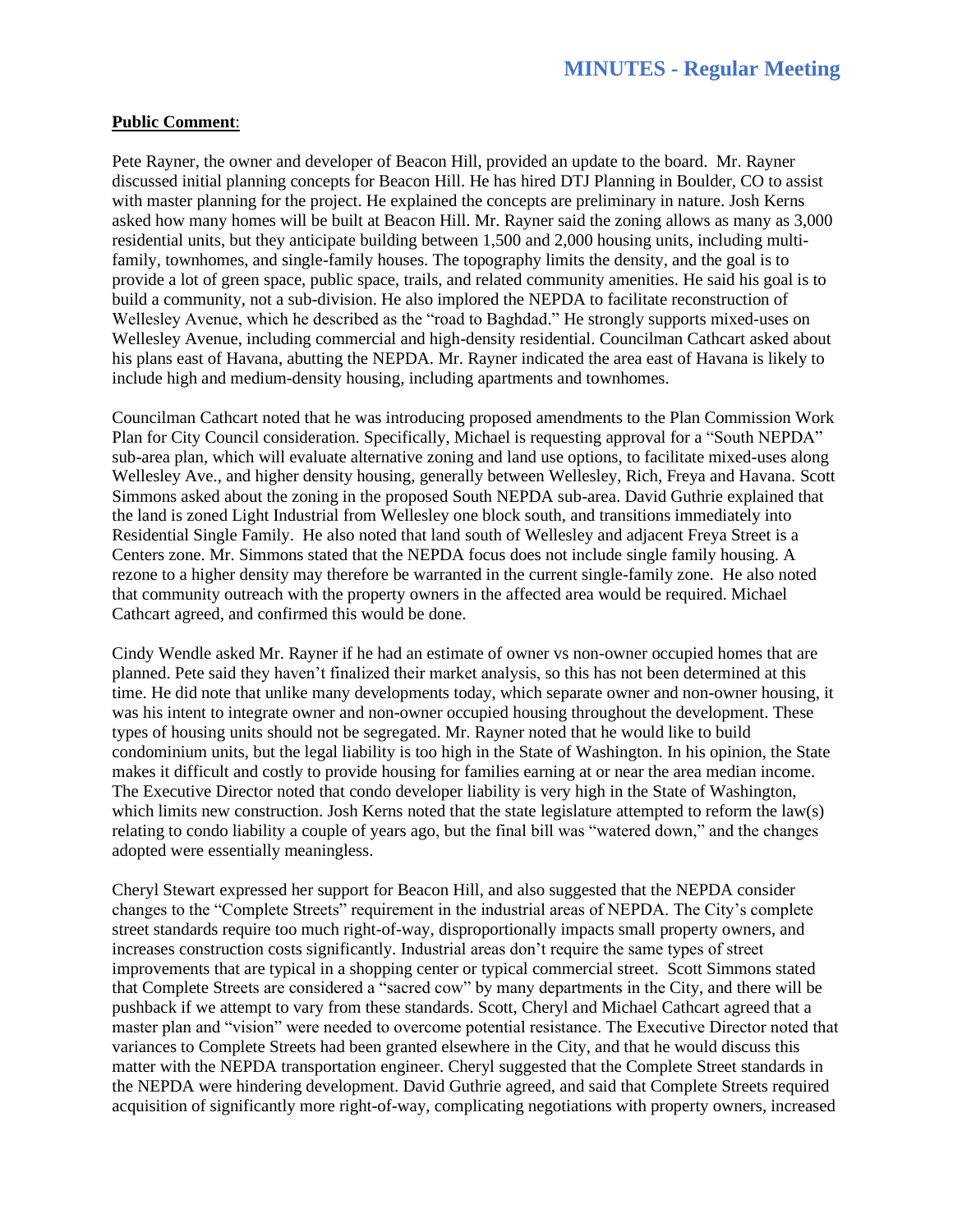land acquisition and construction costs, and increased the risk of property owner litigation. Mr. Simmons explained that the NEPDA should not settle for lower quality roads, and pointed to Playfair Industrial Park as an example of the type of roads that are required.

Ms. Stewart asked about alternatives to onsite Stormwater retention? Onsite Stormwater retention reduces the buildable land on a site, which is especially problematic on small sites. The Executive Director reminded the board that the NEPDA has approximately 700 parcels of less than ½ acre. Scott Simmons noted that S3R3 had commissioned a regional Stormwater plan for the West Plains (S3R3) PDA area. The total cost was estimated at nearly \$200 million, which is cost prohibitive. David Guthrie noted that a similar study was prepared by the City for northeast Spokane, but the City would not agree to manage the system, and offered no financial support. The NEPDA would have to convince the County to bond for tens of millions of dollars to build a regional system, and then manage collection and enforcement of all revenues (fees) paid by every property owner. Further, nearly every parcel in the NEPDA would have to agree to participate in a regional system. According to the City's consultant who prepared the regional Stormwater system analysis, without near unanimous support, the regional system was not financially (or legally) viable. The NEPDA board had discussed the merits of this plan in 2020, and decided against pursuing a regional Stormwater system managed by the NEPDA. In effect, the NEPDA would become a small "utility" company, and we don't have the resources to manage this at this time. Discussion ensued, and no decision was made with respect to the development of a regional Stormwater retention system in northeast Spokane.

#### **Board Updates**

N/A

#### **Executive Director Updates**

- Manufacturing Incentives
	- Mr. Guthrie and NEPDA legal counsel Megan Clark have discussed creating manufacturing incentives in the NEPDA, using a City of Arlington ordinance as a rough template. Megan Clark is researching options available to the NEPDA board, and will provide recommendations at the NEPDA regular board meeting in May. The goal is to encourage additional development in the NEPDA, by offering unique incentives not offered elsewhere in the City.
- City of Spokane offsite infrastructure improvements
	- The Executive Director explained that he and Ms. Clark Megan have discussed researching alternatives to financing public street improvements as a condition of building permit approval in the NEPDA. This is a significant barrier to development in northeast Spokane. Small businesses generally cannot afford to build City streets, and this typically increases the owners land cost basis by \$3.50 to \$4.00 per square foot, which results in a much higher total land cost in the NEPDA than other industrial sub-markets in the region.
	- In lieu of paying for public roads as a condition of building permit, one option may be the use of a Local Improvement District (LID). Teri Stripes at the City of Spokane previously advised David Guthrie that Code changes may have increased barriers to LID approval. Megan Clark will examine prior and current LID ordinances, and provide a recommendation to the board at the regular meeting in May. The goal is to reduce the upfront cost to owners or developers considering building in the NEPDA, making the NEPDA more competitive, while creating a legal mechanism to finance the needed road improvements.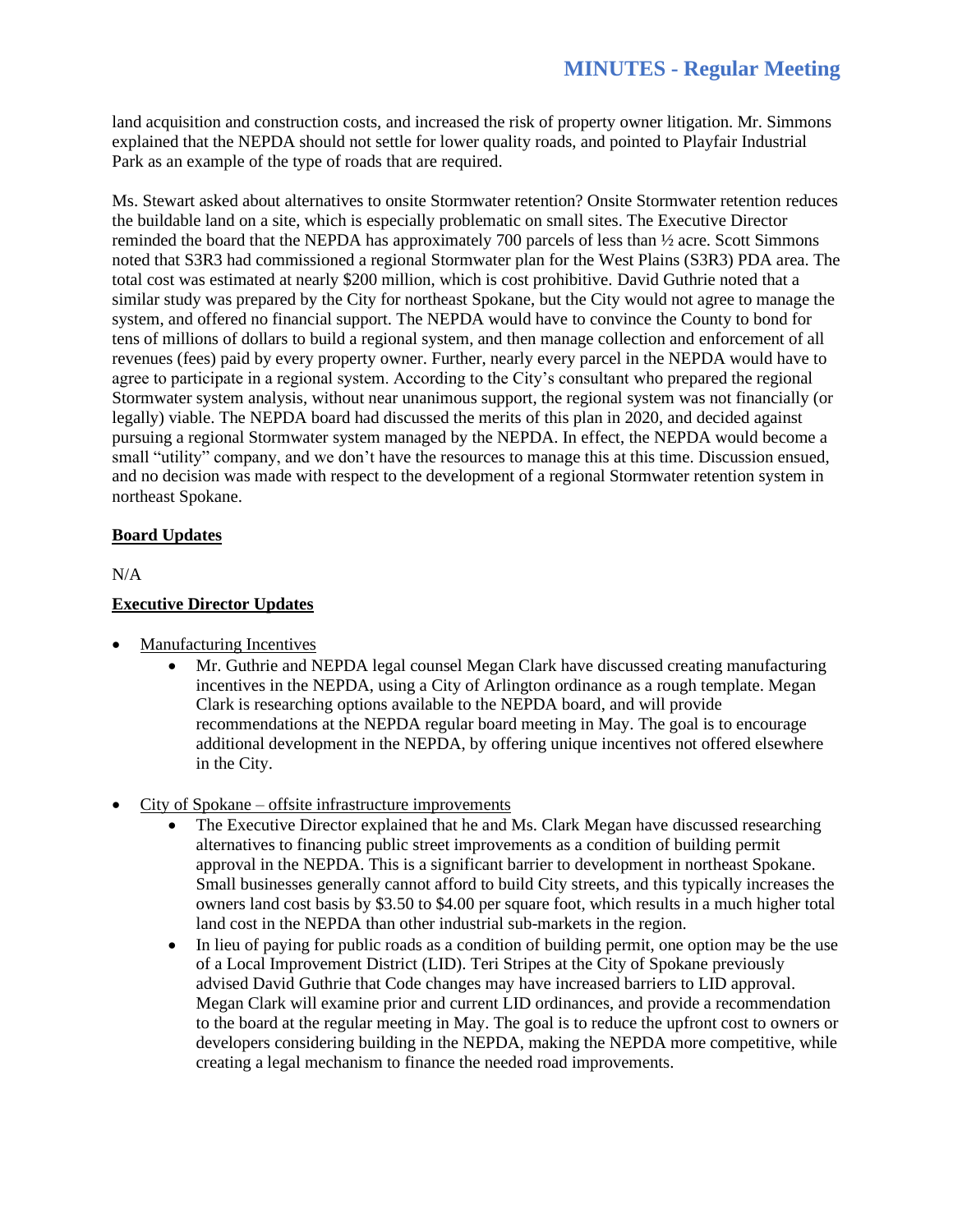- Wellesley Ave Planning and zoning analysis RFP
	- Mr. Guthrie noted that he would like board approval to create an RFP to obtain proposals from planning firms to consider a potential corridor study for Wellesley, and rezone of the South NEPDA area, including Wellesley Ave, between Freya and Havana, to a mixed-use zone, similar to a Centers and Corridors Zone. *This is only required if Councilman Cathcart*  is unsuccessful in securing City Council approval for the South NEPDA sub-area plan, i.e. *amending the Plan Commission Work Plan.* Guthrie noted that the Plan could facilitate redevelopment of Wellesley into a mix of uses, benefiting both Beacon Hill and the industrial areas within the NEPDA. When the Wellesley interchange is complete, and Beacon Hill is developed, the highest and best use of the five blocks on Wellesley, between Freya and Havana, is not light industrial. The Executive Director reminded the board that we have approximately 75 years of industrial zoned land in the NEPDA, based on historical absorption rates (Maul Foster Alongi, 2020). Therefore, we can afford to "lose" some industrially zoned land.
- Wellesley Ave Reconstruction
	- Mr. Guthrie reminded the board that the EDA will not allow the NEPDA to use the NSC as a local grant match, which requires us to fund approximately \$990,000 of the total cost (30% of \$3.3M). He noted that the board has several options available, including the following:
		- Pair a TIB grant with an EDA grant. In this scenario, the NEPDA will apply for a TIB grant to use as a local match for construction. According to the City, a TIB grant for construction expires in 18 months. The Executive Director and T-O Engineering have a call scheduled with TIB to discuss this option.
		- Submit a TIB grant for construction. A TIB grant only requires a 20% local match, because we are in a TIB Opportunity Zone. The problem with a TIB Grant is that there are limited funds available for the region. We need \$3.3M for construction, which represents a significant percentage of the total (estimated at \$8M - \$9M). In this case, we need to fund approximately \$660,000.
		- It may be possible for the board to reallocate some of the  $$1.25M$  previously earmarked for Esmeralda Commerce Park infrastructure reimbursement. This is dependent up the City and the developer successfully amending the current Development Agreement.
		- According to the City, Senators Cantwell and Murray are focused on allocating capital to improve infrastructure in disadvantaged areas that connect that to the NSC. Funding may be available through The American Recovery Act. The Executive Director explained that he submitted plans and demographic information to the City (Integrated Capital Management), who said they will submit a complete list of priorities (earmarks) to Senator Cantwell, Murray and Congresswoman Cathy McMorris Rodgers offices. This includes funding for Wellesley, Rowan, Freya and Myrtle (within the NEPDA).
- 2021 Federal Agenda (GSI)
	- Guthrie explained that GSI (ADO) has prepared its 2021 Federal Agenda. At the NEPDA's request, GSI added a request to fund transportation Infrastructure to connect with the future North Spokane Corridor to promote economic development in Northeast Spokane. This aligns with our American Recovery Act funding priorities.
	- Senator Cantwell specifically identified connections to the NSC as a transportation funding priority in a Spokesman Review article on 4/1/2021, which aligns with the City of Spokane/NEPDA request to secure funding for Freya, Wellesley, Rowan and Myrtle.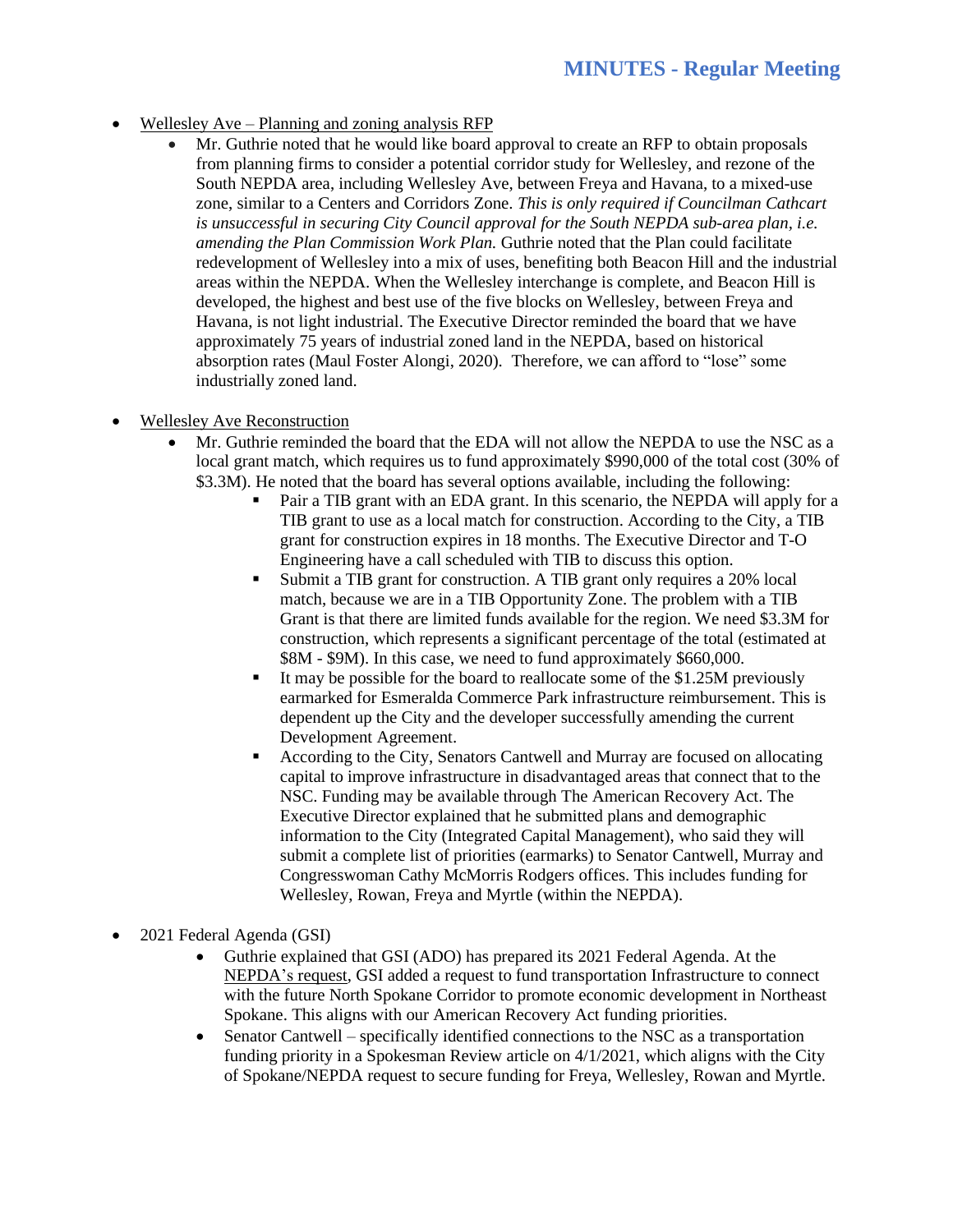- Mr Guthrie explained that he reached out to Cathy McMorris-Rodgers office to discuss NEPDA infrastructure funding (The City had not yet spoken to CMR's office). He noted that he has lobbied for the reduction or elimination of the local match for infrastructure grants in disadvantaged census tracts. Economic development groups in disadvantaged areas, or small rural communities, don't have the funds to meet the local match requirements of most state and federal infrastructure grants. A legislative change is needed in this regard.
- 3011 E Wellesley Foreclosure
	- Mr. Guthrie suggested that the NEPDA ask the City to commence foreclosure proceedings on this property. He noted that we have a 200K Dept. of Ecology Integrated Planning Grant that is dependent upon the City foreclosing. If the City doesn't foreclose, the NEPDA cannot obtain title, and our grant application will become invalid. He also suggested that he or Megan Clark will reach out to City attorney's office to confirm the City's intentions.
- Esmeralda Commerce Park Development Agreement
	- The Executive Director has requested board approval of the terms and conditions of Amendment No. 1 to the Development Agreement between the City of Spokane and LB Stone, developer of Esmeralda Commerce Park. If the NEPDA board agrees, the Executive Director will return the draft agreement prepared by City attorney James Richman, to the Developer.
	- Amendment No. 1 Proposal
		- Revise to state that the Developer may not request any reimbursement until 1/1/2029.
		- Extend completion of Phase 1 (96,0000 SF) to 12/31/2023
		- Add new termination language, which states that Developer's failure to complete Phase 1 by 12/31/2023, entitles the City to terminate the agreement with no further obligations/liability.
		- The prorata reimbursement formula does not change. For example, if the Developer only build 205,000 out of the total 410,000 SF proposed, they may only request 50% of the NTE reimbursement amount (after January 1, 2029).
		- The agreement termination date of December 31, 2029 is not changed.
- 2020 Construction
	- Guthrie explained that data sourced by MFA from the Spokane County website indicates the NEPDA should be paid our proportionate share of incremental taxes on at least \$3.6 million in construction in 2020. He noted that he has repeatedly asked the City for confirmation of amounts owed. While we have started receiving our share of incremental property taxes, we have not been paid for our share of retail or construction sales taxes. The three PDA executive directors have been working with the City and County on this since late 2019.

| <b>SUMMARY</b>       | <b>Total</b> | Com         | <b>Res</b> |
|----------------------|--------------|-------------|------------|
| <b>Brand New</b>     | \$2,219,900  | \$1,594,700 | \$625,200  |
| Renovation/Expansion | \$1,384,700  | \$1,246,800 | \$137,900  |
| Total                | \$3,604,600  | \$2,841,500 | \$763,100  |

#### **2020 NEW CONSTRUCTION**